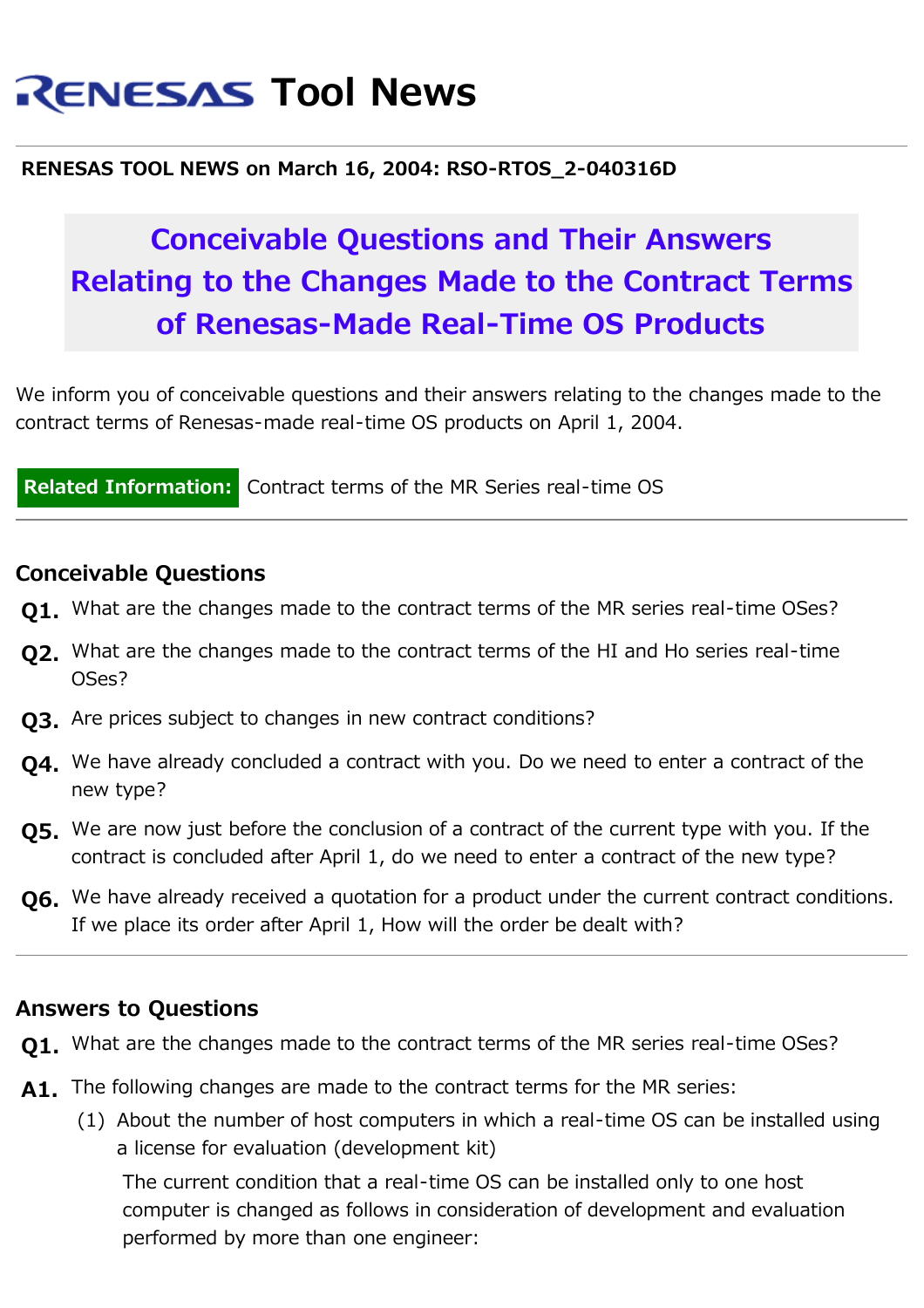- (a) A real-time OS can be installed only to one host computer (as before).
- (b) A real-time OS can be installed up to 5 host computers.
- (c) A real-time OS can be installed up to 10 host computers.
- (2) About the number of prototypes manufactured on which a real-time OS is embedded using a license for evaluation (development kit)

The current condition that the number of prototypes manufactured is limited to a total of10 pieces is changed to the one that the number of prototypes manufactured on which a real-time OS is embedded is unlimited on condition that the purpose of using the license is limited to fabricate prototypes only.

(3) About the license for manufacturing prototypes

The current condition that you need to purchase a license for evaluation independent of the mass-production contract is changed to the one that as the license for evaluation does, the mass-production license allows you to manufacture prototypes as well as to sell your products on which the real-time OS is embedded.

(4) About the contract terms of the mass-production license

The current condition that a real-time OS can be embedded up to unlimited productions of product model(s) with the source code disclosed is changed as follows:

- (a) A real-time OS can be embedded up to a total of 1,000 productions of product model(s) with the source code not disclosed.
- (b) A real-time OS can be embedded up to unlimited productions of product model(s) with the source code not disclosed.
- (c) A real-time OS can be embedded up to unlimited productions of product model(s) with the source code disclosed.
- (5) About the effectiveness of one mass-production license

The current condition that one license is effective to the mass-produced products developed in one section/department is changed as follows: The target device(s) and the product model(s) are limited. The licensee shall specify the type name(s) of the target device(s) and the name(s) of the product model(s).

- (6) About the time period of concluding the mass-production license contract The current condition that the contract shall be concluded after your purchase of any product concerned is changed to the one that it shall be concluded before your purchase of any product concerned.
- (7) About the signatories to the mass-production license contract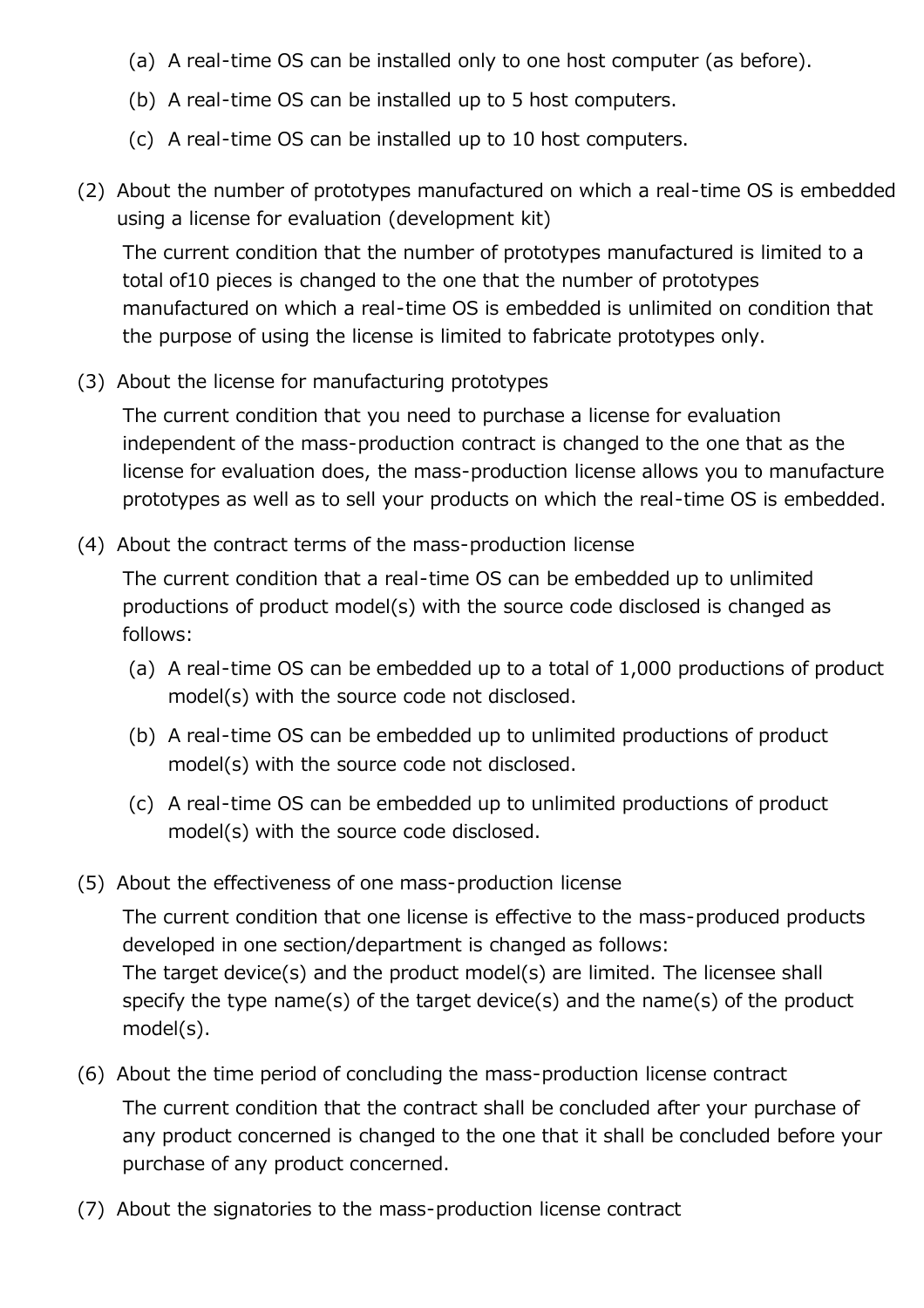The current condition that a contract shall be concluded by the two signatories, the customer company and Renesas Solutions Corp., is changed to the one that it shall be concluded by the three, the customer company, Renesas Sales Corp., and Renesas Technology corp., or these three plus a distributor of ours.

- <span id="page-2-0"></span>**Q2.** What are the changes made to the contract terms of the HI and Ho series real-time OSes?
- **A2.** The following changes are made to the contract terms of the HI and Ho series:
	- (1) About the license contract for evaluation (current C5 contract) The current condition that the certification of consent shall be signed by the signatories is changed to the one that the contract shall be effective upon the customer's unwrapping of a shrink-wrapped product (without signing the certification of consent).
	- (2) About the number of host computers in which a real-time OS can be installed using a license contract for evaluation (current C5 contract) The current condition that the number of host computers shall be specified on the certification of consent is changed as follows:
		- (a) A real-time OS can be installed only to one host computer.
		- (b) A real-time OS can be installed up to 5 host computers.
		- (c) A real-time OS can be installed up to 10 host computers.
	- (3) About the mass-production license with the source code not disclosed (current C1 contract)

The current condition that lower prices are available depending on the number of productions of product model(s) is changed as follows:

- (a) The number of productions of product model(s) is limited to a total of 1,000 pieces.
- (b) The number of productions of product model(s) is unlimited.
- (4) About the mass-production license with the source code disclosed (current B1 contract)

The current condition that lower prices are available depending on the number of productions of product model(s) is changed to the one that the number of productions of product model(s) is unlimited.

- <span id="page-2-1"></span>**Q3.** Are prices subject to changes in new contract conditions?
- A3. Yes. For new prices in new contract conditions, please contact your local Renesas